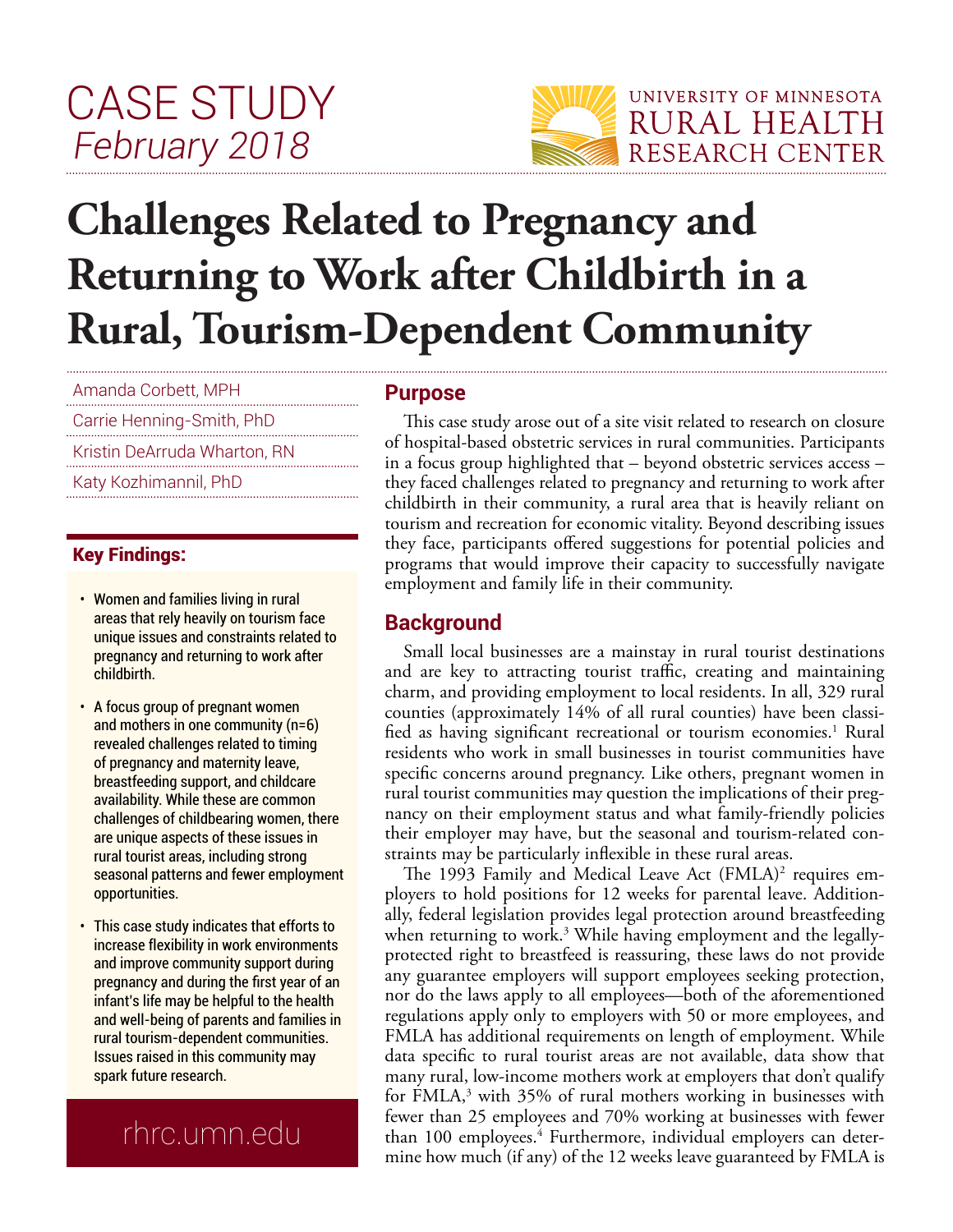

paid. When they are unpaid, many women are unable to afford to take the full 12 weeks. Several states have protections that exceed federal standards, such as paid parental leave policies in the states of California, New Jersey, and Rhode Island,<sup>5</sup> and requirements for breastfeeding support that extend to more workers.<sup>6</sup>

Existing evidence indicates that there are rural-urban differences in policies affecting employed women who become pregnant and those who return to work after childbirth. Glauber and Young examined rural-urban gaps in employers that offer family-friendly benefits, including flexible work scheduling, subsidized childcare, health insurance, paid sick time, paid vacation time, and job-protected maternity leave.7 Employers offering these familyfriendly benefits are least likely to be found in areas with high poverty and underemployment,<sup>8</sup> both of which are more common in rural America. More than half of working mothers in rural areas are employed by organizations that do not provide parental leave or paid sick days.<sup>9</sup> Additionally, because poverty rates are higher and median incomes are lower in rural communities, it may be even more important to have dual-income households when possible, making it financially urgent to return to work after childbirth.<sup>4, 10</sup> Many small employers—including those in rural tourist communities—are simply not in a financial position to hire additional, temporary staff to cover parental leave. Meanwhile, most new job growth occurs in urban areas, making it especially important for rural residents to maintain their current employment, as other options may be more limited.<sup>11</sup>

Following an infant's birth and a woman's return to work, employers play a role in breastfeeding support. There is substantial evidence to demonstrate the benefits breastfeeding offers to women, infants, families, workplaces, and communities at large,12-14 yet for decades women in rural communities have had lower breastfeeding initiation and duration rates than in urban communities.15 These geographic disparities are associated with race and income, and researchers have found evidence that workplace policies influence breastfeeding rates.<sup>16</sup> Some businesses—even those that wish to support breastfeeding—struggle to do so. Prior research shows that the main barriers to successful workplace breastfeeding are: 1) employers simply not complying with state and federal standards regarding time and space for pumping breastmilk,<sup>17</sup> 2) women receiving inadequate or inaccurate information about state and federal laws protecting breastfeeding rights,18-19 and 3) women's lack of support from colleagues and supervisors.<sup>20</sup>

The seasonality of tourism work compounds existing

challenges faced by rural mothers and by mothers who return to work after giving birth. This case study highlights unique circumstances faced by families in rural tourist areas during pregnancy and after childbirth.

## **Approach**

A focus group of pregnant women and mothers in a tourism-dependent, remote community in a non-core, non-urban-adjacent rural county was held on July 17, 2017 and lasted 1.5 hours. The focus group discussion was part of a broader research project that focused on access to hospital-based obstetric care for rural communities. The focus group was a convenience sample of six women, three of whom were pregnant at the time of the focus group. Between the six women, they had eight children ranging in age from 9 months to 8 years old. The women were invited to participate by one author, a public health nurse, who leads childbirth education classes and provides breastfeeding support services in the community and is thus acquainted with all local pregnant women who receive childbirth education or lactation support services. Participation was voluntary; no financial incentives were provided for participation. Two members of the research team conducted this focus group, with one (C. Henning-Smith) leading the facilitation and the other (K. Kozhimannil) taking notes. All participants consented to be included, and this research was reviewed and approved by the University of Minnesota Institutional Review Board.

The focus group concentrated on experiences of pregnancy, childbirth, and parenting in a community that lost access to hospital-based obstetric services. In this context, questions for the focus group included prompts to discuss perceptions of available support for pregnancy, labor and delivery, and the postpartum period. Focus group questions included:

- Where did you seek prenatal care during your pregnancy(ies)? What community resources, if any, did you use during your pregnancy for support?
- What community resources (in and around your town), if any, have you used since giving birth (e.g., peer breastfeeding support, postpartum support, new parents' groups)?
- What additional community resources for pregnancy and the postpartum period would you like to see in and around your town?
- Do you have any other thoughts related to pregnancy and postpartum support in your community that we haven't already covered today?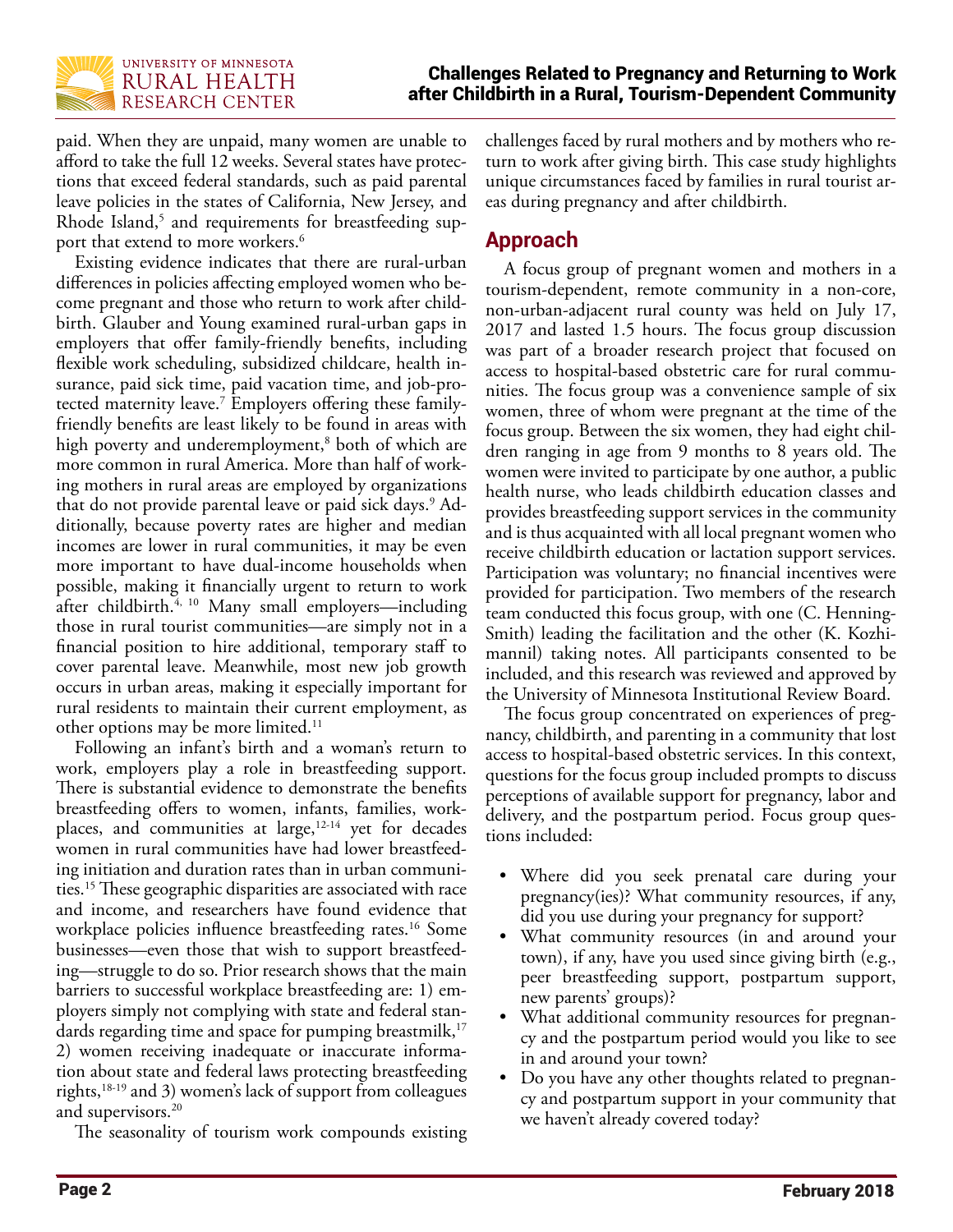

From these questions—especially the final question focus group participants highlighted the broader importance of their lived experiences in the community, beyond the hospital-based and clinic-based health services related to pregnancy and childbirth. Indeed, participants noted that seasonality of tourism, employment, and availability of information, resources, and support were strong determinants of their health, well-being, and success in parenting. As such, we sought to analyze responses to these questions to assess key themes that related broadly to health during pregnancy and the postpartum period for women in a rural, tourist community. All four authors of this brief met to review the transcribed notes from this focus group and to identify themes that emerged. An inductive approach was use to code emergent themes, and exemplary quotations were identified for each. Coding was led by the first author (A. Corbett) and validated by three other authors. This approach is limited, as it reflects a case study and a limited number of perspectives from a convenience sample of participants in one community. The findings that emerged from this case study may helpfully aid discussion for community-based solutions to these challenges and may also catalyze hypotheses for future research.

### **Emergent Themes**

Major emergent themes from the focus group discussion were related to workplace accommodations and community and employer support and include: timing of pregnancy and maternity leave; breastfeeding support; and child care.

*"I was told, don't get pregnant now. You can't give birth during the busy season." -Pregnant woman*

#### *Timing of pregnancy and maternity leave*

A significant portion of the community's economy relies on year-round tourism, though summer and early fall are far busier than winter and spring. The effects of seasonality on timing of pregnancy and childbirth was a key emergent theme. One woman reported being told by her employer that she could not give birth during the "busy season." Given the unpredictability of timing pregnancy and childbirth, this saddles the woman with an unmanageable responsibility. Other participants reported knowing women who would like to plan a pregnancy, but feared losing their jobs if they got pregnant because they

were employed by a company with fewer than 50 employees and therefore not protected by FMLA.

Small businesses accounted for more than half of the employment opportunities in the county where respondents live, with industries including retail, arts, entertainment and recreation, lodging, and food service. Government positions, including public administration, health care, social services, and education accounted for about one-quarter of jobs in the county. Construction companies and private sector services provided the remaining jobs.21 While government employees qualified for FMLA, the vast majority of other aforementioned businesses have fewer than 50 employees. In addition to parental leave benefits and job security, there is an overall lack of available employment opportunities. One participant—with a specific skill set—noted, "There is no other job like mine.

*"Follow-up is harder when you are further." -Pregnant woman, mother of one child*

There aren't other options around here."

The majority of women in the local community gave birth in a much larger city, which is 110 miles away. While many women chose to receive prenatal care at a local community health center, others either opted to or circumstances dictated they receive prenatal care from a specialist in the larger city where they planned to give birth. Under these circumstances, frequent full-day trips to receive prenatal care were necessary. One woman receiving care in the larger city noted, "My doctor wanted me to see her [prenatally] and her schedule is jam-packed. I felt like I couldn't ask all the questions I had or express all of my frustrations…To drive two hours to only be in her office for 10 minutes and not get questions answered was frustrating. It would have been easier to do my visits at the clinic here, but my pregnancy was high risk." Tourist season could also affect scheduling prenatal appointments; it may be more difficult to take time off work to attend prenatal appointments, and, owing to tourist traffic on the two-lane road between their hometown and the larger city, travel time increases.

For these reasons, one participant suggested parental leave may be even more critical for rural residents who must take time off work to travel long distances for prenatal care: "If you are spending your leave upfront for appointments or to go early to a delivery, you have to use your leave" which may set up a situation where a woman has limited time off postpartum. The rhythms of tourist season may exacerbate this problem, when even taking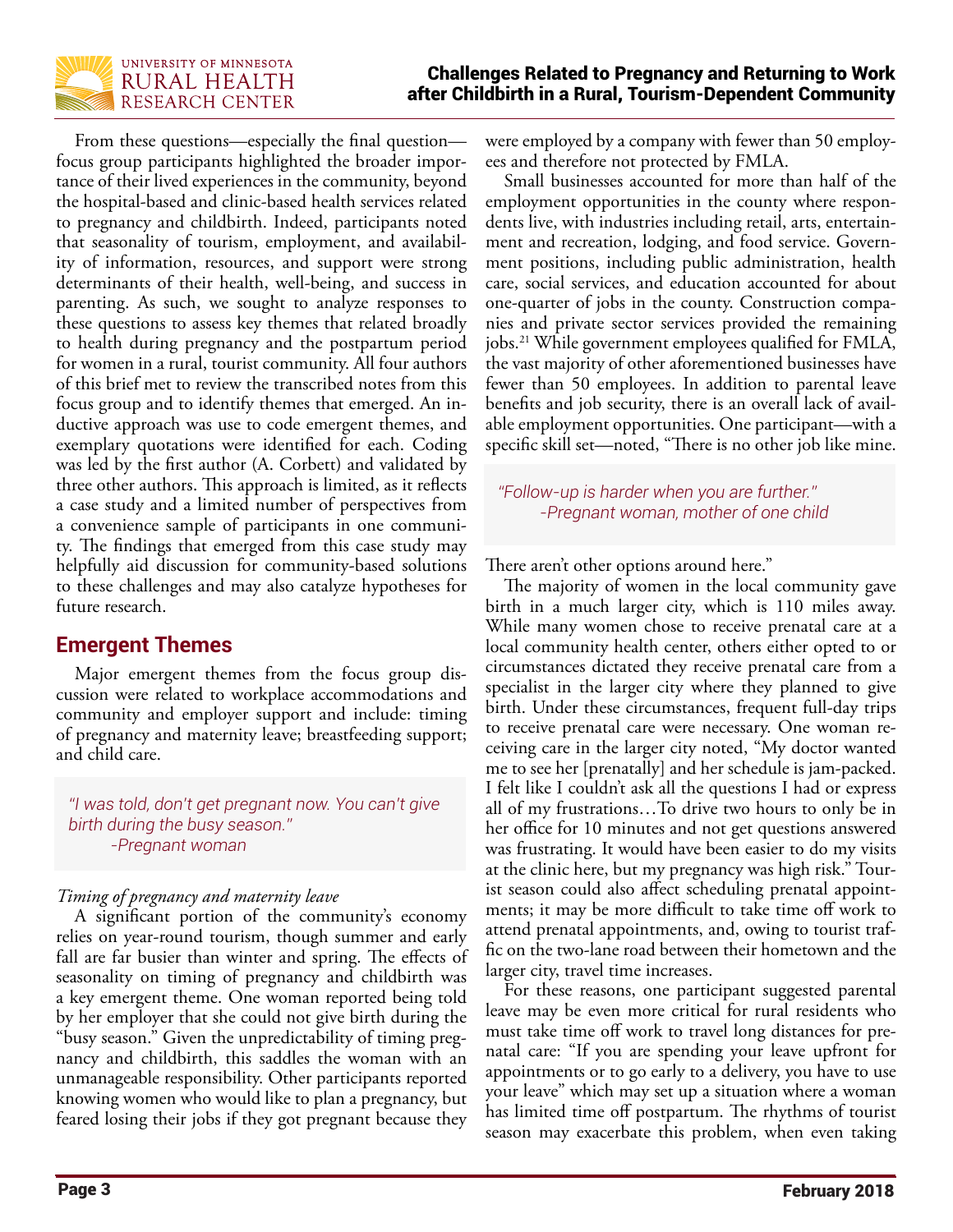

available leave – however limited – may not be an option.

*"It was so hard to ask for twelve weeks unpaid [maternity leave]. I felt like I was asking for so much. It is the norm up here to be afraid to ask for more than six weeks." -Mother of one child*

Participants reported feeling that employers lacked a general understanding of the need for parental leave or the value to employees of such leave, especially in light of seasonal constraints of tourism. One participant stated, "I interviewed with a company that told me that I would have only 4 weeks leave, maximum." Because of such expectations, participants wished they felt more supported when talking to their employers about maternity leave. Fears mounted for participants in tourism-dependent jobs requesting leave during high season.

#### *Breastfeeding support*

Women reported being aware of breastfeeding support options in the larger city where many participants gave birth, but they noted travel time to access these supports as a barrier. As previously mentioned, travel to distant resources was even more complex during high tourist season, both because taking time off is more difficult and because traffic prolongs travel from their hometown to the city-based resources that are more than 100 miles away. One participant reported having a lactation consultation prior to being discharged from the hospital after birth but admitted it was unlikely she would return to the city with a newborn for a lactation follow-up; she found it challenging enough to get to the local clinic for support. During the summer and early fall, when tourism is in full swing, prioritizing a long drive with an infant – and potentially also negotiating time off work – was reportedly exceedingly difficult.

*"There was a birth and baby fair in [a distant, large city], and La Leche League is there, but I don't live there."* 

*-Pregnant woman, mother of one child*

Participants reported feeling support for breastfeeding from other mothers, health care providers, and local community members. The local clinic offered prenatal lactation consultations as a standard element of prenatal care and outreach. The local public health authority provided home visits to all residents of the county who gave birth. Weighing infants and providing lactation support were part of routine care during home visits. Additionally, the county-based Women, Infants, and Children (WIC) program provided weigh-ins on a walk-in basis and breastfeeding advice and support materials at the clinic. One participant commented how reassuring she found the weigh-ins when exclusively breastfeeding.

*"I always wanted to breastfeed ... I stuck it out as long as I could with all of them." -Mother of three children*

In spite of these clinic and public health-based support programs, participants noted a lack of community resources around breastfeeding, especially for employed mothers. There was neither a local chapter of La Leche League nor an informal mothers' support group in the area. Focus group participants recognized the WIC clinic as helpful, though there were income requirements to accessing lactation support through WIC, for which approximately one-third of county residents qualified. In the past, the local WIC program created a mothers' group that met monthly and included lactation support, but it was difficult to get regular attendance, especially during high tourist season or during poor weather, so the group dissolved. A local woman developed a mothers' group on Facebook that is still operational and which some participants noted was helpful, social, and supportive. Due to the demands of seasonal and limited employment, employers' support of breastfeeding mothers was insufficient to allow adequate access to services.

*"In the winter, if you are going to get bundled up in the car to go, you need to know it's worth it." -Pregnant woman, mother of one child*

#### *Childcare*

The final theme to emerge regarded the challenges of finding childcare for newborns, infants, and older children, in order to facilitate returning to work. For participants with limited leave or those who had to return to tourism-dependent jobs shortly after giving birth, it was especially difficult to find reliable childcare for very young infants and for parents who worked outside of typical hours (9am-5pm, Monday-Friday). Multiple women discussed difficulty finding any available childcare, let alone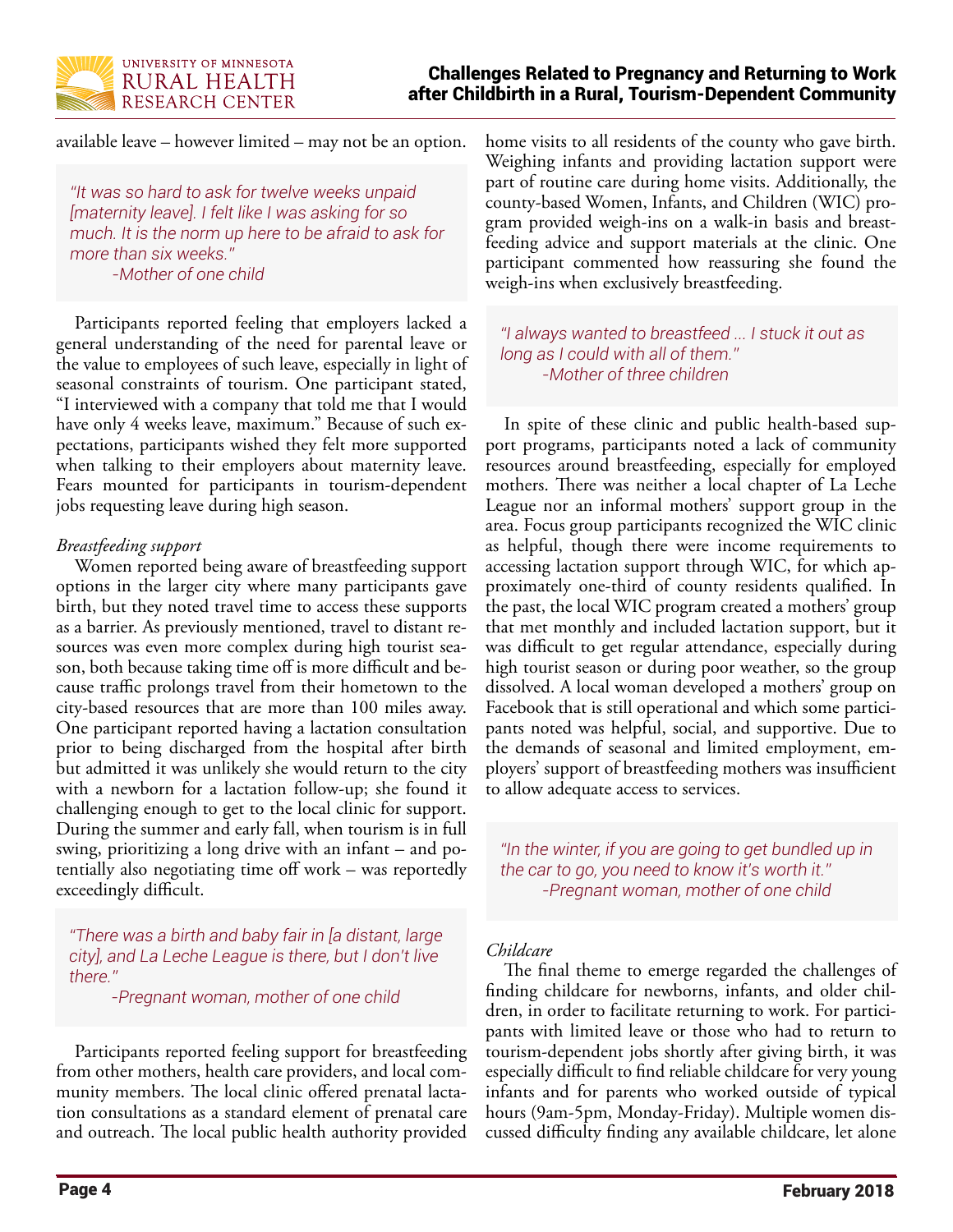

affordable, high-quality care. One participant described the issue this way, "Here you're just crossing your fingers and hoping you get a spot [in child care]. You don't get to think about quality." The same participant remarked that if she had not found childcare, she would have needed to quit her job, as she does not have family close by to help out. While challenges accessing childcare are not unique to rural communities, it is heightened by the fact that rural communities tend to have fewer options for center-based care, compared with urban areas.<sup>22-23</sup> Sparsely populated, remote rural areas make it harder for individuals to be physically close to others who might provide less-formal care, and during high season for tourism, even family members who may typically provide informal care may be engaged in family businesses that serve local tourists.

*"I mostly relied on my mom, who was here for two weeks, but not everything is the same for other mothers and daughters. Some moms have to work too."* 

*-Mother of one child*

One participant suggested expanding a practice that has been growing in popularity in the area: employees bringing their infants to work with them, especially in early infancy. While not appropriate for all jobs, some types of local tourism-based employment could accommodate this, including work in retail, information services, museums, outdoors adventure planning, etc. Local women who own small businesses and small non-profit organizations have led the way in supporting this solution. One participant remarked that small employers might need to choose between allowing that and not having staff to cover their needs. Participants reported that the local county government has even created a policy to allow infants in the workplace to address the lack of infant spots in childcare. Efforts to expand the practice of bringing young infants to work in tourist-based employment, when the situation allows, could help ease burdens related to lack of childcare in this community.

*"There is a lot of support among coworkers and others in the community, and in an urban area, you would not do that (bring your six-week-old baby to work or pass him to a co-worker)." -Mother of three children*

#### **Conclusions**

Above all, women who participated in this focus group in a rural tourist-dependent community expressed concern that what they considered best for their own health and the wellbeing of their infants was not necessarily consistent with their employers' expectations. In particular, the women felt pressure to time their pregnancies around the tourist season and to take minimal leave. They also experienced difficulty accessing support and information for breastfeeding, both in and outside of the workplace. Women also expressed that their ability to return to work was challenged by a lack of childcare.

While many of these issues are not unique to rural areas, they may be heightened in small towns and sparsely populated communities that rely on tourist activity. These communities may be typified by seasonal employment, lower-than-average median incomes, and many small businesses that are exempt from FMLA and other federal requirements providing protections for people who give birth. Further, women who become pregnant face challenges related to maternity care access in the wake of a recent wave of hospital and obstetric unit closures in rural communities.<sup>24</sup> Taken together, this presents the challenges highlighted by participants in our focus group. While not comprehensive research, the insights provided by women in one remote tourism-dependent community may point the way forward for community-based innovations and for future research to rigorously examine these issues more broadly in rural communities.

This case study indicates that efforts to increase flexibility in work environments and improve support during pregnancy and during the first year of an infant's life (e.g., expanded protections for parental leave and/or expanded support for breastfeeding in the workplace) may be helpful to retain and support postpartum employees, especially during high tourism seasons. Holding forums to invite public input on programs, feedback on proposed ideas, and discourse on ideas to improve life during pregnancy and early parenthood in rural tourism-dependent communities could result in community-driven, creative suggestions to work toward sustainable implementation of family-friendly policies and programs. Ultimately, funding and support for such programs may come from a variety of sources, including private and public employers and local, state, and federal support. However, some of the solutions that emerged from participants in the community we visited (e.g., support for women to breastfeed in the workplace or bring young infants to work) could be implemented with minimal cost, so finances alone should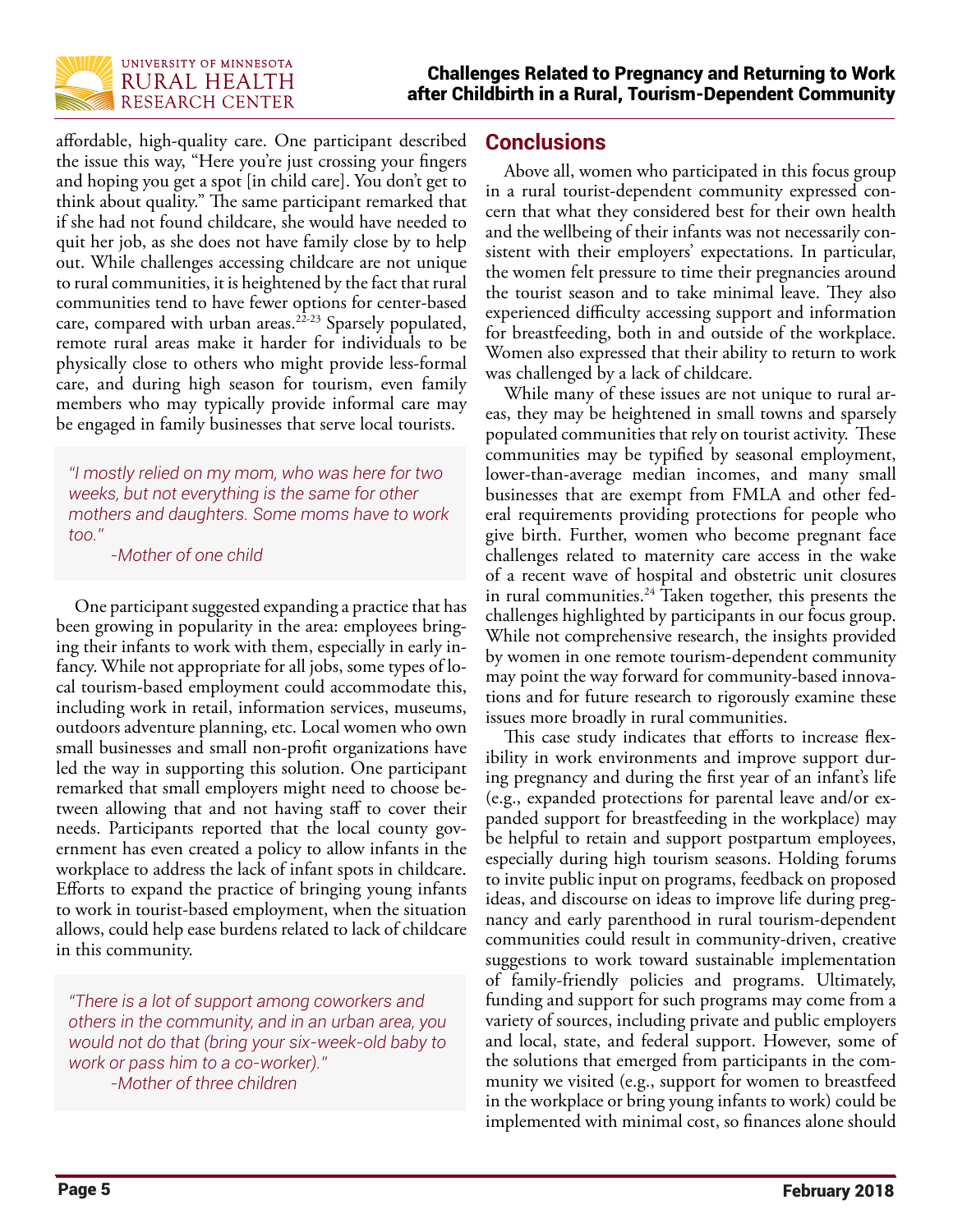

not be a barrier to supporting pregnant women, mothers, and families in rural, tourist areas. Based on the feedback from rural mothers in one community, any of these actions, and especially a combination of them, may help to alleviate the financial and emotional stress they experience around the time of pregnancy and childbirth, as well as support the health, development, and well-being of the next generation of rural residents in tourism-dependent communities.  $\blacksquare$